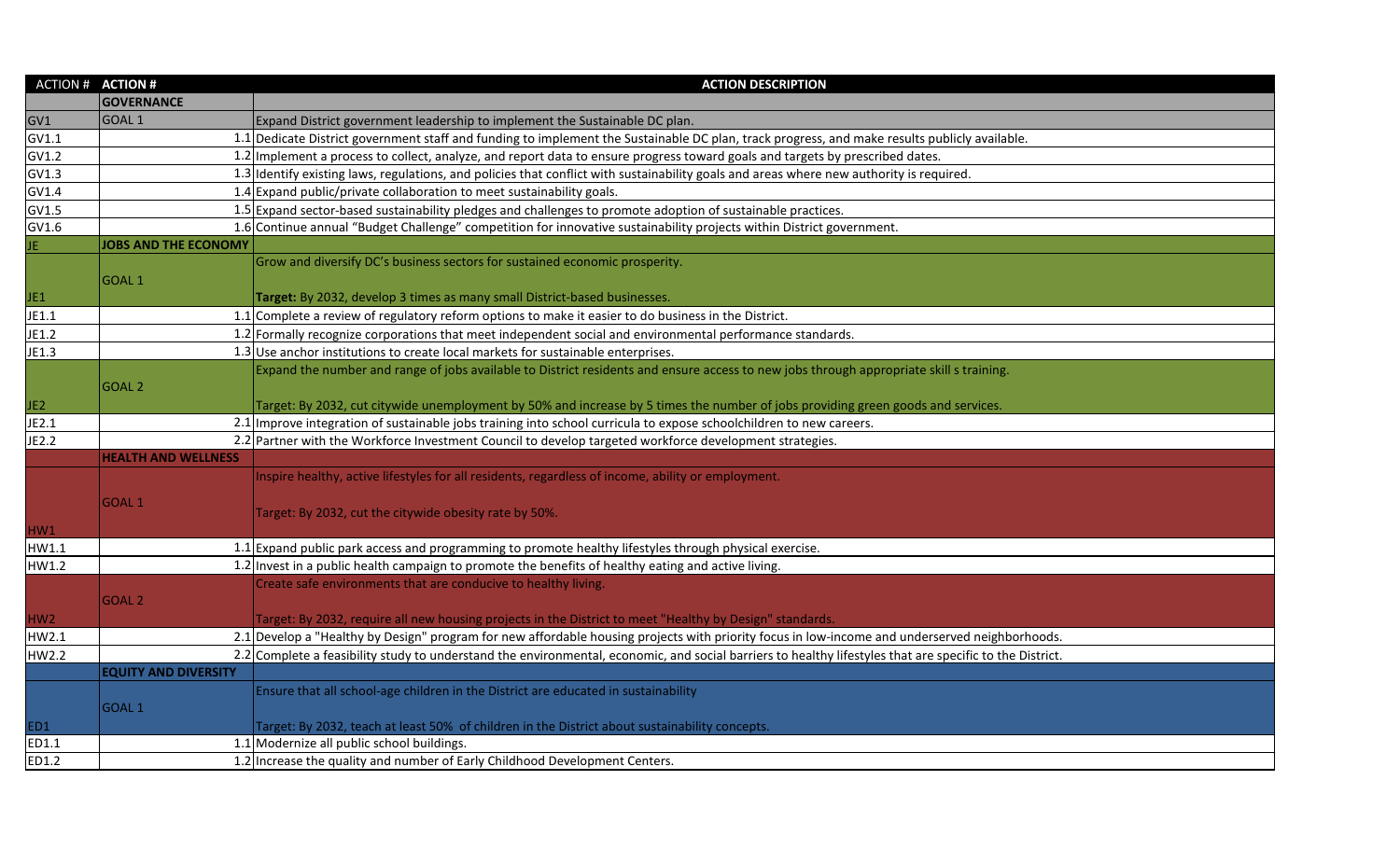| 1.3 Launch the implementation of the Environmental Literacy Plan (ELP) in school curriculum.<br>ED1.3<br>Ensure transparency in the District's sustainability agenda including future plans and past progress.<br><b>GOAL 2</b><br>ED <sub>2</sub><br>Target: By 2032, expose 100% of District residents to Sustainable DC events and initiatives in their neighborhood.<br>ED2.1<br>2.1 Reach community members in their daily lives with sustainability information.<br>ED2.1<br>2.2 Feature the actions and impacts of residents and local community leaders in public sustainability campaigns.<br><b>CLIMATE AND</b><br>CE<br><b>ENVIRONMENT</b><br>Minimize the generation of greenhouse gas emissions from all sources.<br><b>GOAL1</b><br>CE1<br>Target: By 2032, reduce greenhouse gas emissions by 50%.<br>Create online tools that allow people to view and share greenhouse gas emissions data and make more informed choices.<br>CE1.1<br>1.2<br>Create financial tools that support climate protection programs by capturing the environmental costs of products and services.<br>CE1.2<br>CE1.3<br>Report District emissions on a regular basis to track the reductions that can be attributed to specific initiatives.<br>Advance physical adaptation and human preparedness to increase the District's resilience to future climate change.<br><b>GOAL 2</b><br>CE <sub>2</sub><br>Target: By 2032, require all new building and major infrastructure projects to undergo climate change impact analysis as part of the regulatory planning process.<br>Evaluate the vulnerability of the District's energy infrastructure to the anticipated impacts of climate change.<br>CE2.1<br>Prepare District emergency services to respond to severe climate-related events such as extreme heat, storms, and flooding.<br>CE2.2<br>2.3<br>CE2.3<br>Require adaptation solutions as part of planning consent for new developments.<br>Ensure transportation infrastructure can withstand the upper ranges of projected climate change impacts.<br>CE2.4<br><b>BE</b><br><b>BUILT ENVIRONMENT</b><br>Increase urban density to accommodate future population growth within the District's existing urban area.<br>GOAL <sub>1</sub><br>BE <sub>1</sub><br>Target: By 2032, increase the District population by a net of 250,000 residents.<br>BE1.1<br>1.1 Increase affordable housing in the District.<br><b>BE1.2</b><br>1.2 Expand brownfield redevelopment incentives and certification programs.<br>BE1.3<br>1.3 Reduce required parking minimums and restrict surface parking for large developments.<br>1.4 Modify zoning regulations to allow accessory dwellings such as apartments over garages or in basements.<br>BE1.4 | <b>ACTION #</b> | <b>ACTION #</b> | <b>ACTION DESCRIPTION</b> |
|----------------------------------------------------------------------------------------------------------------------------------------------------------------------------------------------------------------------------------------------------------------------------------------------------------------------------------------------------------------------------------------------------------------------------------------------------------------------------------------------------------------------------------------------------------------------------------------------------------------------------------------------------------------------------------------------------------------------------------------------------------------------------------------------------------------------------------------------------------------------------------------------------------------------------------------------------------------------------------------------------------------------------------------------------------------------------------------------------------------------------------------------------------------------------------------------------------------------------------------------------------------------------------------------------------------------------------------------------------------------------------------------------------------------------------------------------------------------------------------------------------------------------------------------------------------------------------------------------------------------------------------------------------------------------------------------------------------------------------------------------------------------------------------------------------------------------------------------------------------------------------------------------------------------------------------------------------------------------------------------------------------------------------------------------------------------------------------------------------------------------------------------------------------------------------------------------------------------------------------------------------------------------------------------------------------------------------------------------------------------------------------------------------------------------------------------------------------------------------------------------------------------------------------------------------------------------------------------------------------------------------------------------------------------------------------------------------------------------------------------|-----------------|-----------------|---------------------------|
|                                                                                                                                                                                                                                                                                                                                                                                                                                                                                                                                                                                                                                                                                                                                                                                                                                                                                                                                                                                                                                                                                                                                                                                                                                                                                                                                                                                                                                                                                                                                                                                                                                                                                                                                                                                                                                                                                                                                                                                                                                                                                                                                                                                                                                                                                                                                                                                                                                                                                                                                                                                                                                                                                                                                              |                 |                 |                           |
|                                                                                                                                                                                                                                                                                                                                                                                                                                                                                                                                                                                                                                                                                                                                                                                                                                                                                                                                                                                                                                                                                                                                                                                                                                                                                                                                                                                                                                                                                                                                                                                                                                                                                                                                                                                                                                                                                                                                                                                                                                                                                                                                                                                                                                                                                                                                                                                                                                                                                                                                                                                                                                                                                                                                              |                 |                 |                           |
|                                                                                                                                                                                                                                                                                                                                                                                                                                                                                                                                                                                                                                                                                                                                                                                                                                                                                                                                                                                                                                                                                                                                                                                                                                                                                                                                                                                                                                                                                                                                                                                                                                                                                                                                                                                                                                                                                                                                                                                                                                                                                                                                                                                                                                                                                                                                                                                                                                                                                                                                                                                                                                                                                                                                              |                 |                 |                           |
|                                                                                                                                                                                                                                                                                                                                                                                                                                                                                                                                                                                                                                                                                                                                                                                                                                                                                                                                                                                                                                                                                                                                                                                                                                                                                                                                                                                                                                                                                                                                                                                                                                                                                                                                                                                                                                                                                                                                                                                                                                                                                                                                                                                                                                                                                                                                                                                                                                                                                                                                                                                                                                                                                                                                              |                 |                 |                           |
|                                                                                                                                                                                                                                                                                                                                                                                                                                                                                                                                                                                                                                                                                                                                                                                                                                                                                                                                                                                                                                                                                                                                                                                                                                                                                                                                                                                                                                                                                                                                                                                                                                                                                                                                                                                                                                                                                                                                                                                                                                                                                                                                                                                                                                                                                                                                                                                                                                                                                                                                                                                                                                                                                                                                              |                 |                 |                           |
|                                                                                                                                                                                                                                                                                                                                                                                                                                                                                                                                                                                                                                                                                                                                                                                                                                                                                                                                                                                                                                                                                                                                                                                                                                                                                                                                                                                                                                                                                                                                                                                                                                                                                                                                                                                                                                                                                                                                                                                                                                                                                                                                                                                                                                                                                                                                                                                                                                                                                                                                                                                                                                                                                                                                              |                 |                 |                           |
|                                                                                                                                                                                                                                                                                                                                                                                                                                                                                                                                                                                                                                                                                                                                                                                                                                                                                                                                                                                                                                                                                                                                                                                                                                                                                                                                                                                                                                                                                                                                                                                                                                                                                                                                                                                                                                                                                                                                                                                                                                                                                                                                                                                                                                                                                                                                                                                                                                                                                                                                                                                                                                                                                                                                              |                 |                 |                           |
|                                                                                                                                                                                                                                                                                                                                                                                                                                                                                                                                                                                                                                                                                                                                                                                                                                                                                                                                                                                                                                                                                                                                                                                                                                                                                                                                                                                                                                                                                                                                                                                                                                                                                                                                                                                                                                                                                                                                                                                                                                                                                                                                                                                                                                                                                                                                                                                                                                                                                                                                                                                                                                                                                                                                              |                 |                 |                           |
|                                                                                                                                                                                                                                                                                                                                                                                                                                                                                                                                                                                                                                                                                                                                                                                                                                                                                                                                                                                                                                                                                                                                                                                                                                                                                                                                                                                                                                                                                                                                                                                                                                                                                                                                                                                                                                                                                                                                                                                                                                                                                                                                                                                                                                                                                                                                                                                                                                                                                                                                                                                                                                                                                                                                              |                 |                 |                           |
|                                                                                                                                                                                                                                                                                                                                                                                                                                                                                                                                                                                                                                                                                                                                                                                                                                                                                                                                                                                                                                                                                                                                                                                                                                                                                                                                                                                                                                                                                                                                                                                                                                                                                                                                                                                                                                                                                                                                                                                                                                                                                                                                                                                                                                                                                                                                                                                                                                                                                                                                                                                                                                                                                                                                              |                 |                 |                           |
|                                                                                                                                                                                                                                                                                                                                                                                                                                                                                                                                                                                                                                                                                                                                                                                                                                                                                                                                                                                                                                                                                                                                                                                                                                                                                                                                                                                                                                                                                                                                                                                                                                                                                                                                                                                                                                                                                                                                                                                                                                                                                                                                                                                                                                                                                                                                                                                                                                                                                                                                                                                                                                                                                                                                              |                 |                 |                           |
|                                                                                                                                                                                                                                                                                                                                                                                                                                                                                                                                                                                                                                                                                                                                                                                                                                                                                                                                                                                                                                                                                                                                                                                                                                                                                                                                                                                                                                                                                                                                                                                                                                                                                                                                                                                                                                                                                                                                                                                                                                                                                                                                                                                                                                                                                                                                                                                                                                                                                                                                                                                                                                                                                                                                              |                 |                 |                           |
|                                                                                                                                                                                                                                                                                                                                                                                                                                                                                                                                                                                                                                                                                                                                                                                                                                                                                                                                                                                                                                                                                                                                                                                                                                                                                                                                                                                                                                                                                                                                                                                                                                                                                                                                                                                                                                                                                                                                                                                                                                                                                                                                                                                                                                                                                                                                                                                                                                                                                                                                                                                                                                                                                                                                              |                 |                 |                           |
|                                                                                                                                                                                                                                                                                                                                                                                                                                                                                                                                                                                                                                                                                                                                                                                                                                                                                                                                                                                                                                                                                                                                                                                                                                                                                                                                                                                                                                                                                                                                                                                                                                                                                                                                                                                                                                                                                                                                                                                                                                                                                                                                                                                                                                                                                                                                                                                                                                                                                                                                                                                                                                                                                                                                              |                 |                 |                           |
|                                                                                                                                                                                                                                                                                                                                                                                                                                                                                                                                                                                                                                                                                                                                                                                                                                                                                                                                                                                                                                                                                                                                                                                                                                                                                                                                                                                                                                                                                                                                                                                                                                                                                                                                                                                                                                                                                                                                                                                                                                                                                                                                                                                                                                                                                                                                                                                                                                                                                                                                                                                                                                                                                                                                              |                 |                 |                           |
|                                                                                                                                                                                                                                                                                                                                                                                                                                                                                                                                                                                                                                                                                                                                                                                                                                                                                                                                                                                                                                                                                                                                                                                                                                                                                                                                                                                                                                                                                                                                                                                                                                                                                                                                                                                                                                                                                                                                                                                                                                                                                                                                                                                                                                                                                                                                                                                                                                                                                                                                                                                                                                                                                                                                              |                 |                 |                           |
|                                                                                                                                                                                                                                                                                                                                                                                                                                                                                                                                                                                                                                                                                                                                                                                                                                                                                                                                                                                                                                                                                                                                                                                                                                                                                                                                                                                                                                                                                                                                                                                                                                                                                                                                                                                                                                                                                                                                                                                                                                                                                                                                                                                                                                                                                                                                                                                                                                                                                                                                                                                                                                                                                                                                              |                 |                 |                           |
|                                                                                                                                                                                                                                                                                                                                                                                                                                                                                                                                                                                                                                                                                                                                                                                                                                                                                                                                                                                                                                                                                                                                                                                                                                                                                                                                                                                                                                                                                                                                                                                                                                                                                                                                                                                                                                                                                                                                                                                                                                                                                                                                                                                                                                                                                                                                                                                                                                                                                                                                                                                                                                                                                                                                              |                 |                 |                           |
|                                                                                                                                                                                                                                                                                                                                                                                                                                                                                                                                                                                                                                                                                                                                                                                                                                                                                                                                                                                                                                                                                                                                                                                                                                                                                                                                                                                                                                                                                                                                                                                                                                                                                                                                                                                                                                                                                                                                                                                                                                                                                                                                                                                                                                                                                                                                                                                                                                                                                                                                                                                                                                                                                                                                              |                 |                 |                           |
|                                                                                                                                                                                                                                                                                                                                                                                                                                                                                                                                                                                                                                                                                                                                                                                                                                                                                                                                                                                                                                                                                                                                                                                                                                                                                                                                                                                                                                                                                                                                                                                                                                                                                                                                                                                                                                                                                                                                                                                                                                                                                                                                                                                                                                                                                                                                                                                                                                                                                                                                                                                                                                                                                                                                              |                 |                 |                           |
|                                                                                                                                                                                                                                                                                                                                                                                                                                                                                                                                                                                                                                                                                                                                                                                                                                                                                                                                                                                                                                                                                                                                                                                                                                                                                                                                                                                                                                                                                                                                                                                                                                                                                                                                                                                                                                                                                                                                                                                                                                                                                                                                                                                                                                                                                                                                                                                                                                                                                                                                                                                                                                                                                                                                              |                 |                 |                           |
|                                                                                                                                                                                                                                                                                                                                                                                                                                                                                                                                                                                                                                                                                                                                                                                                                                                                                                                                                                                                                                                                                                                                                                                                                                                                                                                                                                                                                                                                                                                                                                                                                                                                                                                                                                                                                                                                                                                                                                                                                                                                                                                                                                                                                                                                                                                                                                                                                                                                                                                                                                                                                                                                                                                                              |                 |                 |                           |
|                                                                                                                                                                                                                                                                                                                                                                                                                                                                                                                                                                                                                                                                                                                                                                                                                                                                                                                                                                                                                                                                                                                                                                                                                                                                                                                                                                                                                                                                                                                                                                                                                                                                                                                                                                                                                                                                                                                                                                                                                                                                                                                                                                                                                                                                                                                                                                                                                                                                                                                                                                                                                                                                                                                                              |                 |                 |                           |
|                                                                                                                                                                                                                                                                                                                                                                                                                                                                                                                                                                                                                                                                                                                                                                                                                                                                                                                                                                                                                                                                                                                                                                                                                                                                                                                                                                                                                                                                                                                                                                                                                                                                                                                                                                                                                                                                                                                                                                                                                                                                                                                                                                                                                                                                                                                                                                                                                                                                                                                                                                                                                                                                                                                                              |                 |                 |                           |
|                                                                                                                                                                                                                                                                                                                                                                                                                                                                                                                                                                                                                                                                                                                                                                                                                                                                                                                                                                                                                                                                                                                                                                                                                                                                                                                                                                                                                                                                                                                                                                                                                                                                                                                                                                                                                                                                                                                                                                                                                                                                                                                                                                                                                                                                                                                                                                                                                                                                                                                                                                                                                                                                                                                                              |                 |                 |                           |
|                                                                                                                                                                                                                                                                                                                                                                                                                                                                                                                                                                                                                                                                                                                                                                                                                                                                                                                                                                                                                                                                                                                                                                                                                                                                                                                                                                                                                                                                                                                                                                                                                                                                                                                                                                                                                                                                                                                                                                                                                                                                                                                                                                                                                                                                                                                                                                                                                                                                                                                                                                                                                                                                                                                                              |                 |                 |                           |
|                                                                                                                                                                                                                                                                                                                                                                                                                                                                                                                                                                                                                                                                                                                                                                                                                                                                                                                                                                                                                                                                                                                                                                                                                                                                                                                                                                                                                                                                                                                                                                                                                                                                                                                                                                                                                                                                                                                                                                                                                                                                                                                                                                                                                                                                                                                                                                                                                                                                                                                                                                                                                                                                                                                                              |                 |                 |                           |
|                                                                                                                                                                                                                                                                                                                                                                                                                                                                                                                                                                                                                                                                                                                                                                                                                                                                                                                                                                                                                                                                                                                                                                                                                                                                                                                                                                                                                                                                                                                                                                                                                                                                                                                                                                                                                                                                                                                                                                                                                                                                                                                                                                                                                                                                                                                                                                                                                                                                                                                                                                                                                                                                                                                                              |                 |                 |                           |
|                                                                                                                                                                                                                                                                                                                                                                                                                                                                                                                                                                                                                                                                                                                                                                                                                                                                                                                                                                                                                                                                                                                                                                                                                                                                                                                                                                                                                                                                                                                                                                                                                                                                                                                                                                                                                                                                                                                                                                                                                                                                                                                                                                                                                                                                                                                                                                                                                                                                                                                                                                                                                                                                                                                                              |                 |                 |                           |
|                                                                                                                                                                                                                                                                                                                                                                                                                                                                                                                                                                                                                                                                                                                                                                                                                                                                                                                                                                                                                                                                                                                                                                                                                                                                                                                                                                                                                                                                                                                                                                                                                                                                                                                                                                                                                                                                                                                                                                                                                                                                                                                                                                                                                                                                                                                                                                                                                                                                                                                                                                                                                                                                                                                                              |                 |                 |                           |
|                                                                                                                                                                                                                                                                                                                                                                                                                                                                                                                                                                                                                                                                                                                                                                                                                                                                                                                                                                                                                                                                                                                                                                                                                                                                                                                                                                                                                                                                                                                                                                                                                                                                                                                                                                                                                                                                                                                                                                                                                                                                                                                                                                                                                                                                                                                                                                                                                                                                                                                                                                                                                                                                                                                                              |                 |                 |                           |
|                                                                                                                                                                                                                                                                                                                                                                                                                                                                                                                                                                                                                                                                                                                                                                                                                                                                                                                                                                                                                                                                                                                                                                                                                                                                                                                                                                                                                                                                                                                                                                                                                                                                                                                                                                                                                                                                                                                                                                                                                                                                                                                                                                                                                                                                                                                                                                                                                                                                                                                                                                                                                                                                                                                                              |                 |                 |                           |
|                                                                                                                                                                                                                                                                                                                                                                                                                                                                                                                                                                                                                                                                                                                                                                                                                                                                                                                                                                                                                                                                                                                                                                                                                                                                                                                                                                                                                                                                                                                                                                                                                                                                                                                                                                                                                                                                                                                                                                                                                                                                                                                                                                                                                                                                                                                                                                                                                                                                                                                                                                                                                                                                                                                                              |                 |                 |                           |
|                                                                                                                                                                                                                                                                                                                                                                                                                                                                                                                                                                                                                                                                                                                                                                                                                                                                                                                                                                                                                                                                                                                                                                                                                                                                                                                                                                                                                                                                                                                                                                                                                                                                                                                                                                                                                                                                                                                                                                                                                                                                                                                                                                                                                                                                                                                                                                                                                                                                                                                                                                                                                                                                                                                                              |                 |                 |                           |
|                                                                                                                                                                                                                                                                                                                                                                                                                                                                                                                                                                                                                                                                                                                                                                                                                                                                                                                                                                                                                                                                                                                                                                                                                                                                                                                                                                                                                                                                                                                                                                                                                                                                                                                                                                                                                                                                                                                                                                                                                                                                                                                                                                                                                                                                                                                                                                                                                                                                                                                                                                                                                                                                                                                                              |                 |                 |                           |

| ory planning process. |
|-----------------------|
|                       |
|                       |
|                       |
|                       |
|                       |
|                       |
|                       |
|                       |
|                       |
|                       |
|                       |
|                       |
|                       |
|                       |
|                       |
|                       |
|                       |
|                       |
|                       |
|                       |
|                       |
|                       |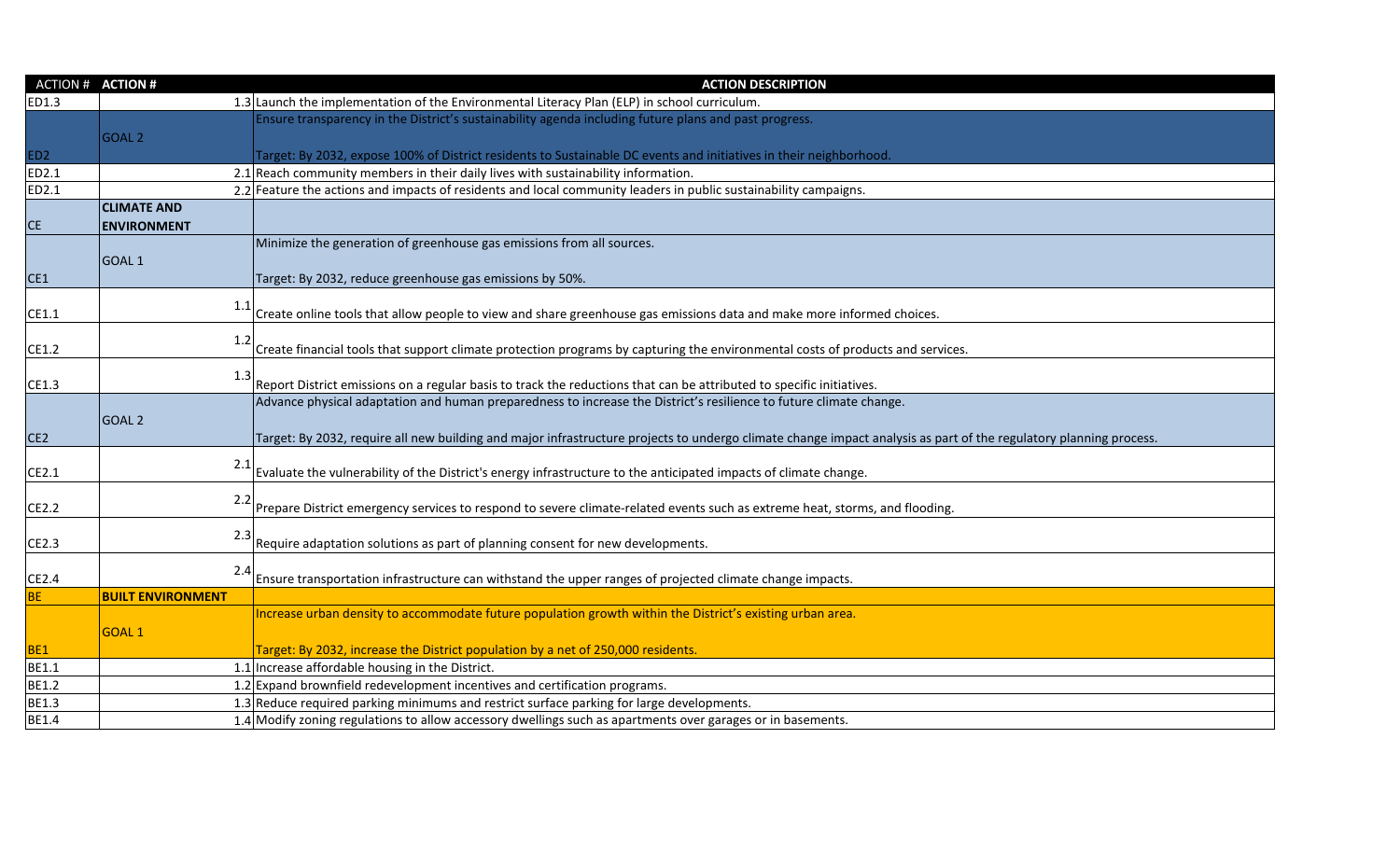|                 | <b>ACTION # ACTION #</b> | <b>ACTION DESCRIPTION</b>                                                                                                                |
|-----------------|--------------------------|------------------------------------------------------------------------------------------------------------------------------------------|
|                 |                          | Develop active and vibrant neighborhoods to create new economic opportunity and support a high quality of life.                          |
|                 | <b>GOAL 2</b>            |                                                                                                                                          |
| BE <sub>2</sub> |                          | Target: By 2032, provide a variety of amenities and services within a 20-minute walk of all residents.                                   |
| <b>BE2.1</b>    |                          | 2.1 Ease permitting requirements for temporary arts, community, and business uses.                                                       |
| <b>BE2.2</b>    |                          | 2.2 Create a government-backed revolving loan fund to support new businesses with a priority for those developed by District residents.  |
| <b>BE2.3</b>    |                          | 2.3 Convert five vacant buildings into permanent cultural or business incubation centers.                                                |
| <b>BE2.4</b>    |                          | 2.4 Triple the number of Live Near Your Work grants.                                                                                     |
| <b>BE2.5</b>    |                          | 2.5 Locate new affordable housing in walkable neighborhoods.                                                                             |
| <b>BE2.6</b>    |                          | 2.6 Implement the Southwest Ecodistrict Initiative and Maryland Avenue Small Area Plan.                                                  |
|                 |                          | Improve the sustainability performance of existing buildings.                                                                            |
|                 | GOAL <sub>3</sub>        |                                                                                                                                          |
| BE3             |                          | Target: By 2032, retrofit 100% of existing commercial and multi-family buildings to achieve net-zero energy standards.                   |
| <b>BE3.1</b>    |                          | 3.1 Rehabilitate all public housing to be green, healthy, and capable of meeting net-zero energy standards.                              |
| <b>BE3.2</b>    |                          | 3.2 Eliminate environmental health threats such as mold, lead, and carbon monoxide in at least 50% of the District's affordable housing. |
| <b>BE3.3</b>    |                          | 3.3 Expand existing programs to train 100 District residents in the latest green construction skills.                                    |
| <b>BE3.4</b>    |                          | 3.4 Build public-private partnerships to expand best practices for building operations and maintenance.                                  |
|                 | 3.5                      | Retrofit and modernize all public buildings to at least the LEED Gold standard or equivalent                                             |
| <b>BE3.5</b>    |                          | green building certification.                                                                                                            |
|                 |                          | Ensure the highest standards of green building design for new construction.                                                              |
|                 | <b>GOAL 4</b>            |                                                                                                                                          |
| BE4             |                          | Target: By 2032, meet net-zero energy use standards with all new construction projects.                                                  |
| <b>BE4.1</b>    |                          | 4.1 Update the Green Building Act to require higher levels of LEED certification.                                                        |
| <b>BE4.2</b>    |                          | 4.2 Provide incentives for new building projects to achieve at least the LEED Gold standard certification or equivalent.                 |
| <b>BE4.3</b>    |                          | 4.3 Incorporate best practice sustainability principles into neighborhood planning.                                                      |
| <b>BE4.4</b>    |                          | 4.4 Adopt the latest green construction codes for all new construction and major renovations.                                            |
| <b>BE4.5</b>    |                          | 4.5 Require all new buildings to be net-zero or net-positive.                                                                            |
| <b>EN</b>       | <b>ENERGY</b>            |                                                                                                                                          |
|                 |                          | Improve the efficiency of energy use to reduce overall consumption.                                                                      |
|                 | GOAL <sub>1</sub>        |                                                                                                                                          |
| EN1             |                          | Target: By 2032, cut citywide energy use by 50%.                                                                                         |
| EN1.1           |                          | 1.1 Require building energy audits and disclosure of energy performance.                                                                 |
| <b>EN1.2</b>    |                          | 1.2 Establish Minimum Energy Performance Standard for buildings, phased in by building size.                                             |
| EN1.3           |                          | 1.3 Replace all street and public lighting with high-efficiency fixtures.                                                                |
| EN1.4           |                          | 1.4 Fund \$500 million of renewable energy and efficiency retrofits.                                                                     |
| EN1.5           |                          | 1.5 Complete a Comprehensive Energy Plan by 2014.                                                                                        |
| EN1.6           |                          | 1.6 Launch a citywide educational campaign to lower citywide energy use.                                                                 |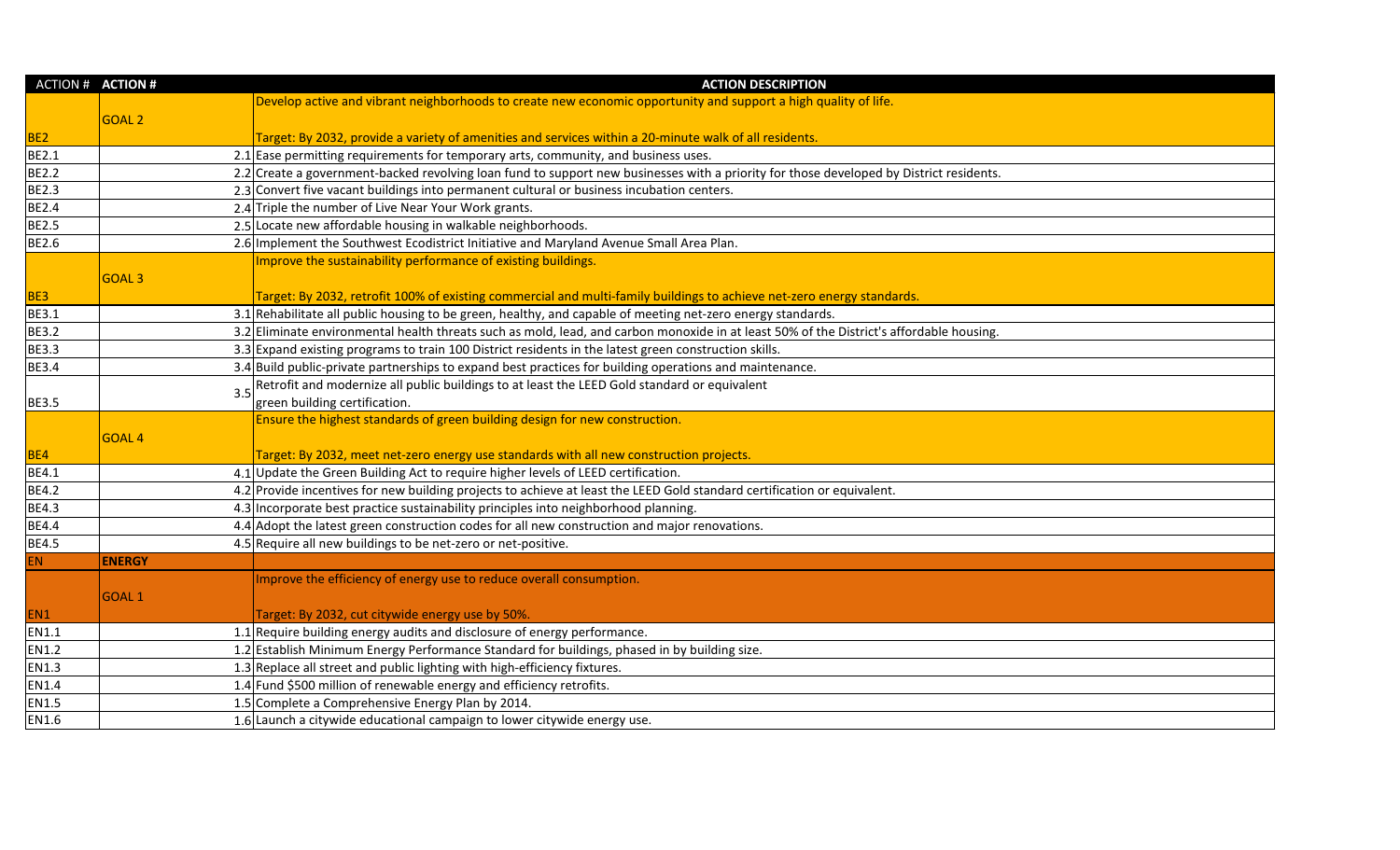|                 | <b>ACTION # ACTION #</b> | <b>ACTION DESCRIPTION</b>                                                                                                                                         |
|-----------------|--------------------------|-------------------------------------------------------------------------------------------------------------------------------------------------------------------|
|                 |                          | Increase the proportion of energy sourced from clean and renewable supplies.                                                                                      |
|                 | <b>GOAL 2</b>            |                                                                                                                                                                   |
| EN <sub>2</sub> |                          | Target: By 2032, increase the use of renewable energy to make up 50% of the District's energy supply.                                                             |
| <b>EN2.1</b>    |                          | 2.1 Introduce legislation to reduce fossil fuel-based power use.                                                                                                  |
| <b>EN2.2</b>    |                          | 2.2 Complete a feasibility study to identify opportunities for neighborhood-scale renewable energy systems.                                                       |
| <b>EN2.3</b>    |                          | 2.3 Build 1,000 additional residential and commercial renewable energy projects.                                                                                  |
| <b>EN2.4</b>    |                          | 2.4 Allow community solar and renewable energy systems through legislation.                                                                                       |
| <b>EN2.5</b>    |                          | 2.5 Develop a wind farm in the region to power District government and private facilities.                                                                        |
|                 |                          | Modernize energy infrastructure for improved efficiency and reliability.                                                                                          |
|                 | GOAL <sub>3</sub>        |                                                                                                                                                                   |
| EN <sub>3</sub> |                          | Target: By 2032, reduce annual power outages to between 0 and 2 events of less than 100 minutes per year.                                                         |
| <b>EN3.1</b>    |                          | 3.1 Develop a plan for citywide rollout of smart meters and smart grid infrastructure.                                                                            |
| <b>EN3.2</b>    |                          | 3.2 Work with utility companies to improve the reliability of energy transmission and distribution.                                                               |
| <b>EN3.3</b>    |                          | 3.3 Modernize electricity infrastructure to enable expansion of local energy generation projects.                                                                 |
| <b>EN3.4</b>    |                          | 3.4 Work with local educational and workforce development institutions to train District residents for work in the renewable energy and energy efficiency industr |
| FD.             | <b>FOOD</b>              |                                                                                                                                                                   |
|                 |                          | Increase agricultural land uses within the District.                                                                                                              |
|                 | <b>GOAL1</b>             |                                                                                                                                                                   |
| FD1             |                          | Target: By 2032, put 20 additional acres of land under cultivation for growing food.                                                                              |
| FD1.1           |                          | 1.1 Adopt the Sustainable Urban Agriculture Act and zoning amendments for expanded urban agriculture.                                                             |
| FD1.2           |                          | 1.2 Streamline the process to find and use land for community agriculture projects.                                                                               |
| FD1.3           |                          | 1.3 Install educational gardens at 50% of DC Public Schools.                                                                                                      |
| FD1.4           |                          | 1.4 Develop orchards or other food-producing landscaping on 5 acres of DC's public spaces.                                                                        |
| FD1.5           |                          | 1.5 Develop permitting for pop-up agriculture.                                                                                                                    |
|                 |                          | Ensure universal access to secure, nutritious, and affordable food supplies.                                                                                      |
|                 | <b>GOAL 2</b>            |                                                                                                                                                                   |
| FD <sub>2</sub> |                          | Target: By 2032, ensure 75% of DC residents live within ¼ mile of a community garden, farmers' market or healthy corner store.                                    |
| FD2.1           |                          | 2.1 Expand the DC Healthy Corner Store initiative.                                                                                                                |
| <b>FD2.2</b>    |                          | 2.2 Introduce fresh food circulators and mobile vendors in neighborhoods with poor access to fresh foods.                                                         |
| <b>FD2.3</b>    |                          | 2.3 Expand the Produce Plus program to farmers' markets and corner stores citywide.                                                                               |
| <b>FD2.4</b>    |                          | 2.4 Incorporate best practices in healthy and local menus in all DC Public Schools.                                                                               |
| FD2.5           |                          | 2.5 Increase transparency about the nutritional content of food.                                                                                                  |
| FD2.6           |                          | 2.6 Develop cooperative food purchasing systems.                                                                                                                  |
|                 |                          | Develop the food industry into a strong and viable economic sector.                                                                                               |
|                 | <b>GOAL 3</b>            |                                                                                                                                                                   |
| FD3             |                          | Target: By 2032, produce or obtain 25% of food within a 100-mile radius.                                                                                          |
| FD3.1           |                          | 3.1 Complete a comprehensive study of DC food supply systems.                                                                                                     |
| FD3.2           |                          | 3.2 Create a Local Food Hub for consolidation and distribution of local produce.                                                                                  |

| d energy efficiency industry. |
|-------------------------------|
|                               |
|                               |
|                               |
|                               |
|                               |
|                               |
|                               |
|                               |
|                               |
|                               |
|                               |
|                               |
|                               |
|                               |
|                               |
|                               |
|                               |
|                               |
|                               |
|                               |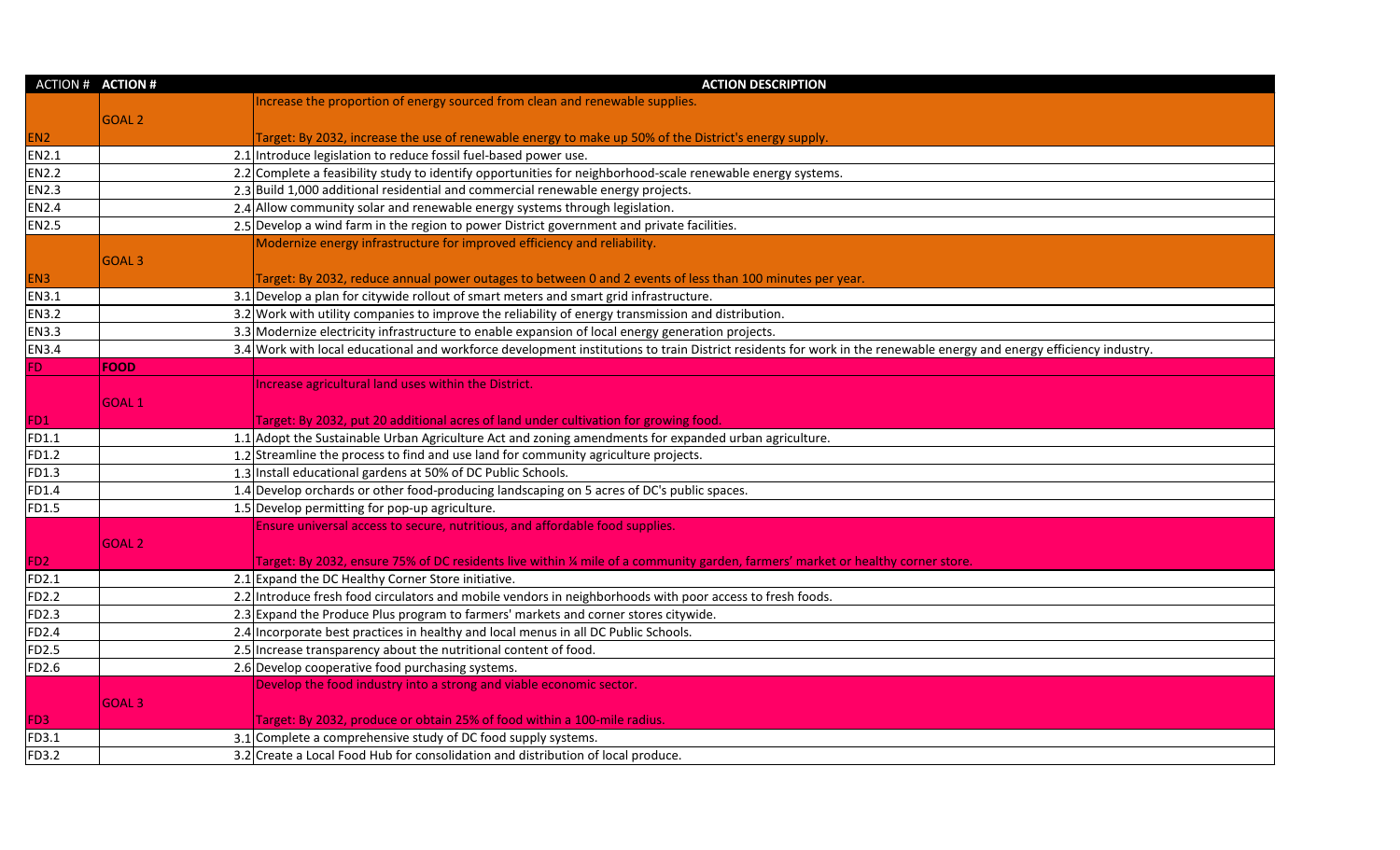|                 | ACTION # <b>ACTION #</b> | <b>ACTION DESCRIPTION</b>                                                                                              |
|-----------------|--------------------------|------------------------------------------------------------------------------------------------------------------------|
| FD3.3           |                          | 3.3 Develop small business food processing incubator center in DC.                                                     |
| FD3.4           |                          | 3.4 Permit incidental sales of food from community gardens.                                                            |
| FD3.5           |                          | 3.5 Designate staff to actively participate in a new Food Policy Council.                                              |
| FD3.6           |                          | 3.6 Increase government and institutional procurement of local foods.                                                  |
| <b>NA</b>       | <b>NATURE</b>            |                                                                                                                        |
|                 |                          | Protect and restore wetlands, waterways, and aquatic ecosystems.                                                       |
|                 | GOAL <sub>1</sub>        |                                                                                                                        |
| NA1             |                          | Target: By 2032, increase the acreage of wetlands along the Anacostia and Potomac Rivers by 50%.                       |
| <b>NA1.1</b>    |                          | 1.1 Work with the National Park Service to update open space guidelines and management policies.                       |
| <b>NA1.2</b>    |                          | 1.2 Develop an Urban Wetland Registry to facilitate restoration or creation of wetland habitat.                        |
| <b>NA1.3</b>    |                          | 1.3 Plant and maintain an additional 140 acres of wetlands along the Anacostia and Potomac Rivers and smaller streams. |
| <b>NA1.4</b>    |                          | 1.4 Require new waterfront developments and renovations to incorporate Low Impact Development strategies.              |
| <b>NA1.5</b>    |                          | 1.5 Implement a Fisheries Management Plan to restore DC's native fisheries.                                            |
|                 |                          | Protect and expand tree cover and green landscapes, creating an integrated District-wide ecosystem.                    |
|                 | GOAL <sub>2</sub>        |                                                                                                                        |
| NA <sub>2</sub> |                          | Target: By 2032, cover 40% of the District with a healthy tree canopy.                                                 |
| NA2.1           |                          | 2.1 Plant 8,600 new trees citywide per year until 2032.                                                                |
| <b>NA2.2</b>    |                          | 2.2 Replace 75% of public lighting with fixtures that reduce light pollution.                                          |
| <b>NA2.3</b>    |                          | 2.3 Create a connectivity map to guide development of viable habitats throughout the District.                         |
| <b>NA2.4</b>    |                          | 2.4 Require trees and green space on all new development sites.                                                        |
| <b>NA2.5</b>    |                          | 2.5 Stipulate use of native plant varieties for District government plantings and landscaping.                         |
|                 |                          | Enhance access to parks and open spaces for all residents.                                                             |
|                 | GOAL <sub>3</sub>        |                                                                                                                        |
| NA3             |                          | Target: By 2032, provide parkland or natural space within a 10-minute walk of all residents.                           |
| <b>NA3.1</b>    |                          | $3.1$ Prepare an open space plan to increase residential connections to green space and the rivers.                    |
| <b>NA3.2</b>    |                          | 3.2 Expand the formal trail network for hiking and biking.                                                             |
| <b>NA3.3</b>    |                          | 3.3 Renovate and improve all District playgrounds.                                                                     |
| <b>NA3.4</b>    |                          | 3.4 Improve transit linkages to parks and natural areas.                                                               |
| <b>NA3.5</b>    |                          | 3.5 Create small parks and green spaces in areas with inadequate open space.                                           |
| <b>TR</b>       | <b>TRANSPORTATION</b>    |                                                                                                                        |
|                 |                          | Improve connectivity and accessibility through efficient, integrated, and affordable transit systems.                  |
|                 | GOAL 1                   |                                                                                                                        |
| TR <sub>1</sub> |                          | Target: By 2032, increase use of public transit to 50% of all commuter trips.                                          |
| TR1.1           |                          | 1.1 Complete 37 miles of streetcar networks.                                                                           |
| TR1.2           |                          | 1.2 Improve transit connections to employment and activity centers from underserved areas.                             |
| TR1.3           |                          | 1.3 Define and secure permanent funding for transit planning and improvements.                                         |
| TR1.4           |                          | 1.4 Design transit systems for resilience to extreme weather events.                                                   |
|                 |                          |                                                                                                                        |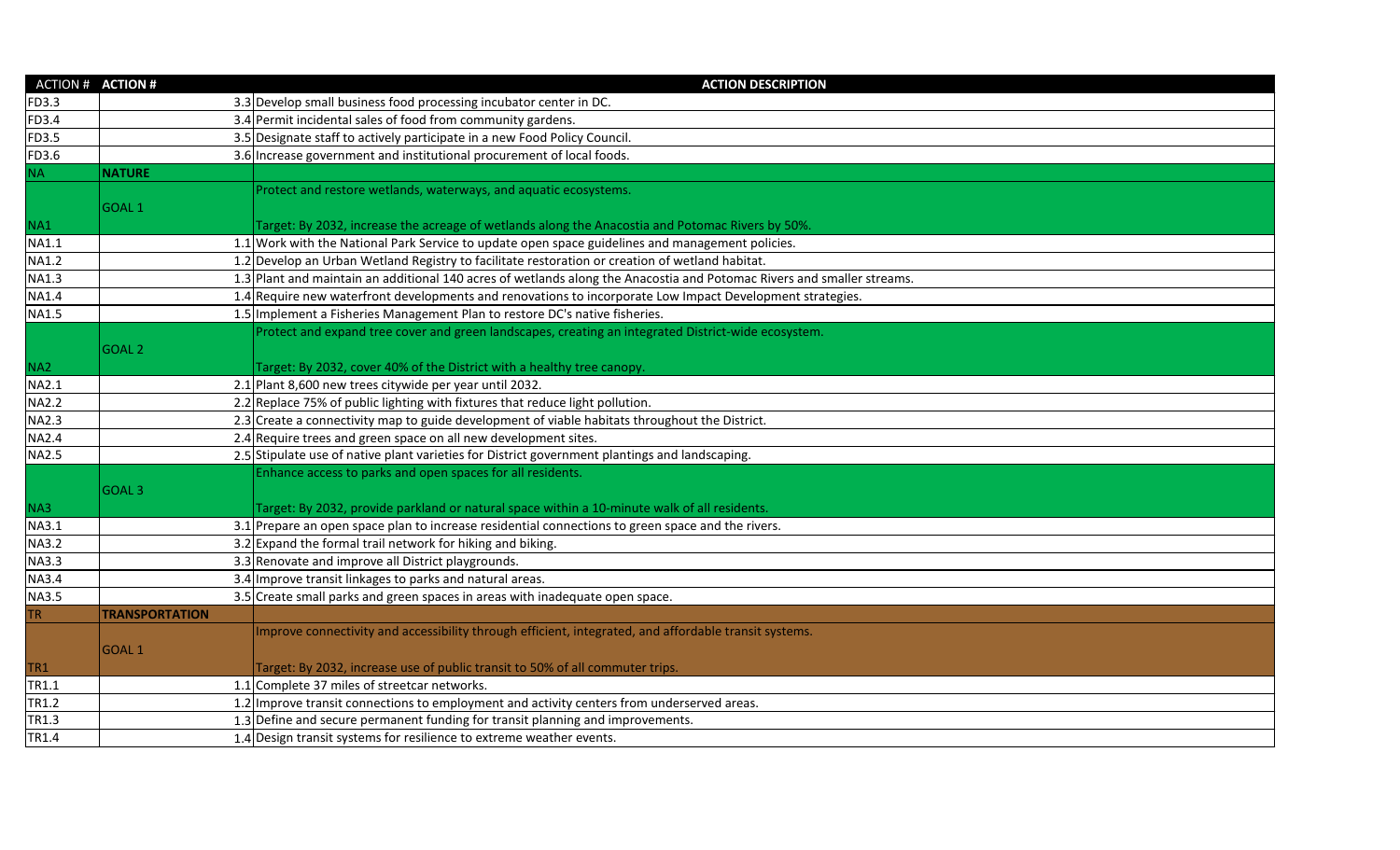| <b>ACTION # ACTION #</b> |                   | <b>ACTION DESCRIPTION</b>                                                                                                         |
|--------------------------|-------------------|-----------------------------------------------------------------------------------------------------------------------------------|
|                          |                   | Expand provision of safe, secure infrastructure for cyclists and pedestrians.                                                     |
|                          | <b>GOAL 2</b>     |                                                                                                                                   |
| T <sub>2</sub>           |                   | Target: By 2032, increase biking and walking to 25% of all commuter trips.                                                        |
| TR2.1                    |                   | 2.1 Develop a citywide, 100 mile bicycle lane network.                                                                            |
| <b>TR2.2</b>             |                   | 2.2 Expand the Capital Bikeshare program by 200 stations.                                                                         |
| <b>TR2.3</b>             |                   | 2.3 Partner with community organizations to deliver bike and pedestrian safety education.                                         |
| <b>TR2.4</b>             |                   | 2.4 Collect data to improve understanding of cyclist and pedestrian travel patterns.                                              |
| <b>TR2.5</b>             |                   | 2.5 Program crosswalks and traffic lights for improved safety and convenience of pedestrians and cyclists.                        |
|                          |                   | Reduce traffic congestion to improve mobility.                                                                                    |
|                          | GOAL <sub>3</sub> |                                                                                                                                   |
| TR3                      |                   | Target: By 2032, reduce commuter trips made by car or taxi to 25%.                                                                |
| TR3.1                    |                   | 3.1 Implement an expanded Performance-Based Parking program.                                                                      |
| <b>TR3.2</b>             |                   | 3.2 Expand car-sharing programs to low-income residents using financial tools.                                                    |
| <b>TR3.3</b>             |                   | 3.3 Encourage private businesses to offer incentives for employee travel by transit, walking, or biking.                          |
| <b>TR3.4</b>             |                   | 3.4 Encourage and promote telecommuting and alternative work schedules for employees.                                             |
| <b>TR3.5</b>             |                   | 3.5 Study the feasibility of a regional congestion fee for travel during peak hours.                                              |
|                          |                   | Improve air quality along major transportation routes.                                                                            |
|                          | GOAL <sub>4</sub> |                                                                                                                                   |
| TR4                      |                   | Target: By 2032, eliminate all "unhealthy" air quality index days, including "unhealthy for sensitive groups.                     |
| TR4.1                    |                   | 4.1 Strictly limit idling engines.                                                                                                |
| <b>TR4.2</b>             |                   | 4.2 Require District government, and encourage private businesses, to purchase clean fuel, low-emission fleet vehicles.           |
| <b>TR4.3</b>             |                   | 4.3 Expand electric vehicle charging infrastructure throughout the city.                                                          |
| <b>TR4.4</b>             |                   | 4.4 Offer incentives to avoid driving and other emission-generating activities on predicted Code Red and Orange air quality days. |
| <b>TR4.5</b>             |                   | 4.5 Track and report mileage data from clean fuel, low-emission, and electric vehicles.                                           |
|                          |                   | Reduce the volume of waste generated and disposed.                                                                                |
|                          | GOAL <sub>1</sub> |                                                                                                                                   |
| WS1                      |                   | Target: By 2032, send zero solid waste to landfills per year and reduce total waste generation by 15%.                            |
| WS1.1                    |                   | 1.1 Develop a robust Waste Action Plan with the objective of decreasing all citywide waste streams.                               |
| WS1.2                    |                   | 1.2 Introduce a Pay-As-You-Throw pricing structure for waste collection services.                                                 |
| WS1.3                    |                   | 1.3 Ban Styrofoam and non-recyclable plastic containers from food and retail outlets.                                             |
| WS1.4                    |                   | 1.4 Introduce a bottle deposit law.                                                                                               |
| WS1.5                    |                   | 1.5 Implement Sustainable Sites Initiative (SITES) guidelines for park maintenance.                                               |
| WS1.6                    |                   | 1.6 Allow nearby businesses to share containers for landfill waste, recycling, and composting.                                    |
|                          |                   | Reuse materials to capture their economic value.                                                                                  |
|                          | <b>GOAL 2</b>     |                                                                                                                                   |
| WS <sub>2</sub>          |                   | Target: By 2032, reuse 20% of all construction and demolition waste.                                                              |
| WS2.1                    |                   | 2.1 Establish a District product stewardship program.                                                                             |
| <b>WS2.2</b>             |                   | 2.2 Introduce construction waste management requirements.                                                                         |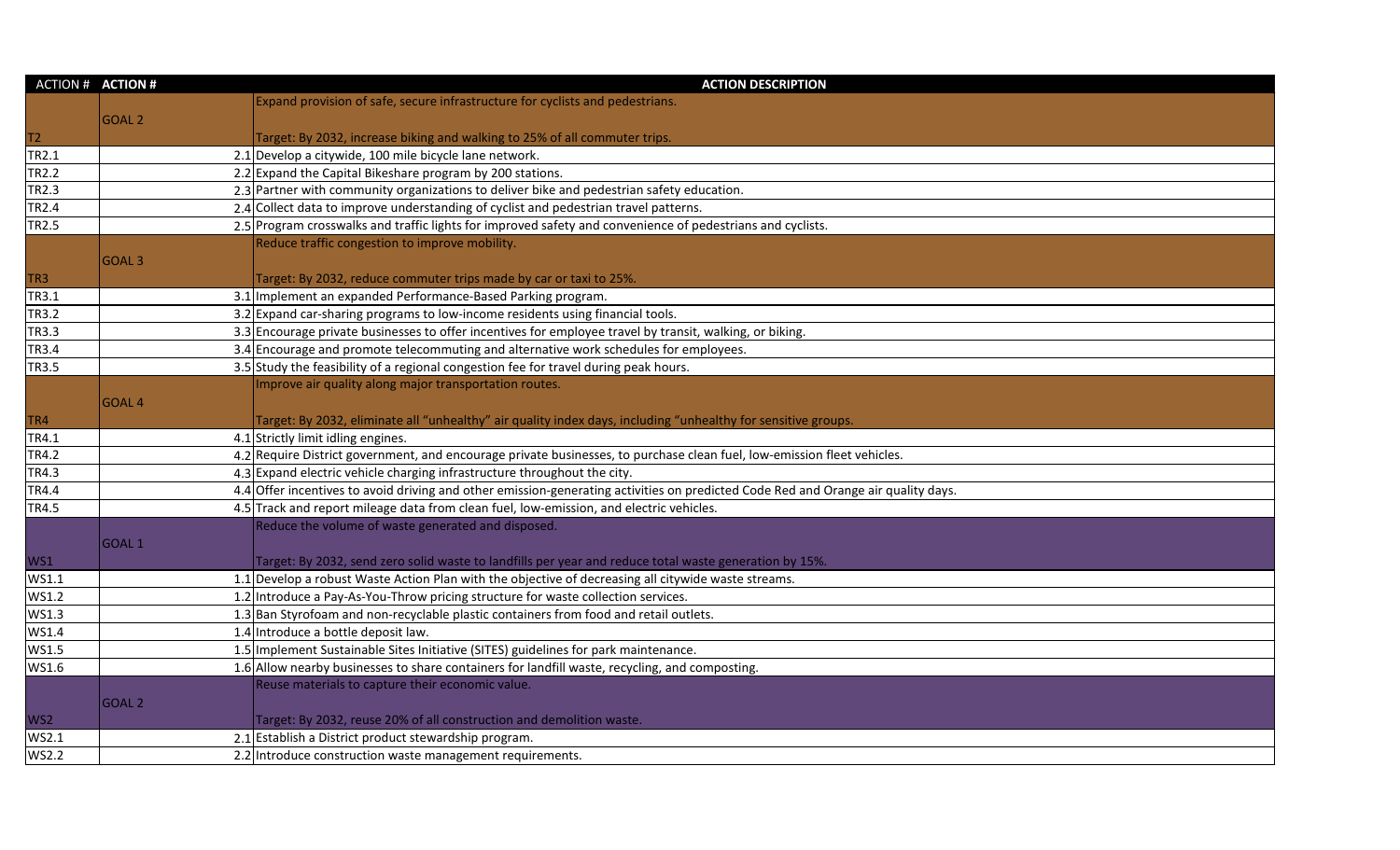| <b>ACTION # ACTION #</b> |                   | <b>ACTION DESCRIPTION</b>                                                                             |
|--------------------------|-------------------|-------------------------------------------------------------------------------------------------------|
| <b>WS2.3</b>             |                   | 2.3 Require the use of recycled and salvaged building materials.                                      |
| <b>WS2.4</b>             |                   | 2.4 Complete a waste life cycle study.                                                                |
| <b>WS2.5</b>             |                   | 2.5 Reuse 50% of biosolids treated in the District.                                                   |
|                          |                   | Increase the citywide recycling rate.                                                                 |
|                          | <b>GOAL3</b>      |                                                                                                       |
| WS3                      |                   | Target: By 2032, achieve a total waste diversion rate (recycling, composting, and conversion) of 80%. |
| WS3.1                    |                   | 3.1 Provide all households with a three-track waste collection process.                               |
| <b>WS3.2</b>             |                   | 3.2 Establish a new organics transfer station in the District.                                        |
| WS3.3                    |                   | 3.3 Increase the size of recycling bins.                                                              |
| <b>WS3.4</b>             |                   | 3.4 Increase recycling receptacles in the public realm.                                               |
| <b>WS3.5</b>             |                   | 3.5 Provide incentives for residential composting and recycling.                                      |
| WT.                      | <b>WATER</b>      |                                                                                                       |
|                          |                   | Improve the quality of waterways to standards suitable for fishing and swimming.                      |
|                          | GOAL <sub>1</sub> |                                                                                                       |
| WT1                      |                   | Target: By 2032, make 100% of District waterways fishable and swimmable.                              |
| WT1.1                    |                   | $1.1$ Field test innovative technologies to improve river water quality.                              |
| WT1.2                    |                   | 1.2 Restrict the use of cosmetic pesticides and chemical fertilizers.                                 |
| WT1.3                    |                   | 1.3 Restrict the use of harmful salts on roads in winter.                                             |
| WT1.4                    |                   | 1.4 Study the feasibility of implementing nutrient and water quality trading programs.                |
|                          |                   | Relieve pressure on stormwater infrastructure and reduce long-term flood risk.                        |
|                          | GOAL <sub>2</sub> |                                                                                                       |
| WT <sub>2</sub>          |                   | Target: By 2032, use 75% of the landscape to capture rainwater for filtration or reuse.               |
| WT2.1                    |                   | 2.1 Install 2 million new square feet of green roofs.                                                 |
| <b>WT2.2</b>             |                   | 2.2 Increase the use of green infrastructure along public rights of way.                              |
| WT2.3                    |                   | 2.3 Double the number of homes participating in the RiverSmart Homes program.                         |
| WT2.4                    |                   | 2.4 Build 25 miles of green alleys.                                                                   |
| WT2.5                    |                   | 2.5 Establish pervious surface minimums for targeted zoning districts.                                |
|                          |                   | Reduce demands for potable water and increase rainwater reuse.                                        |
|                          | GOAL <sub>3</sub> |                                                                                                       |
| WT3                      |                   | Target: By 2032, decrease total water use by 40%.                                                     |
| WT3.1                    |                   | 3.1 Update water-efficiency standards in District building codes.                                     |
| WT3.2                    |                   | 3.2 Revise building codes to allow the use of alternative water systems.                              |
| WT3.3                    |                   | 3.3 Expand use of neighborhood-scale water collection networks.                                       |
| WT3.4                    |                   | 3.4 Develop incentives for water-efficiency measures in landscaping and building design.              |
| WT3.5                    |                   | 3.5 Expand the use of water monitoring technologies.                                                  |
|                          |                   |                                                                                                       |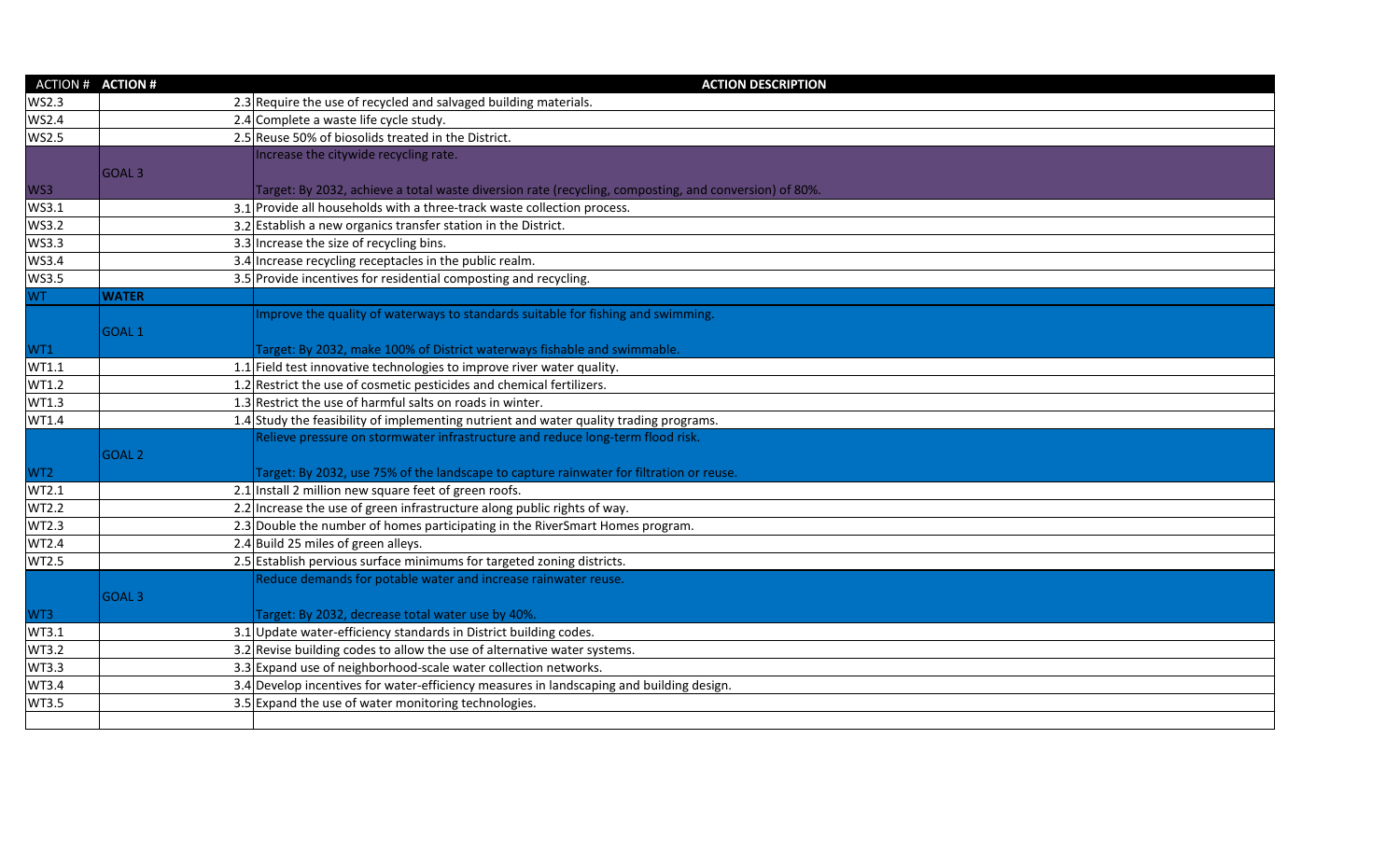| <b>TIME FRAME</b> |
|-------------------|
|                   |
|                   |
| Short             |
| Short             |
| Short             |
| Short             |
| Short             |
| Medium            |
|                   |
|                   |
|                   |
|                   |
| Short             |
| Medium            |
| Medium            |
|                   |
|                   |
| <b>Short</b>      |
| Short             |
|                   |
|                   |
|                   |
|                   |
|                   |
| Short             |
| Short             |
|                   |
|                   |
|                   |
| Medium            |
| Short             |
|                   |
|                   |
|                   |
|                   |
| Medium            |
| Short             |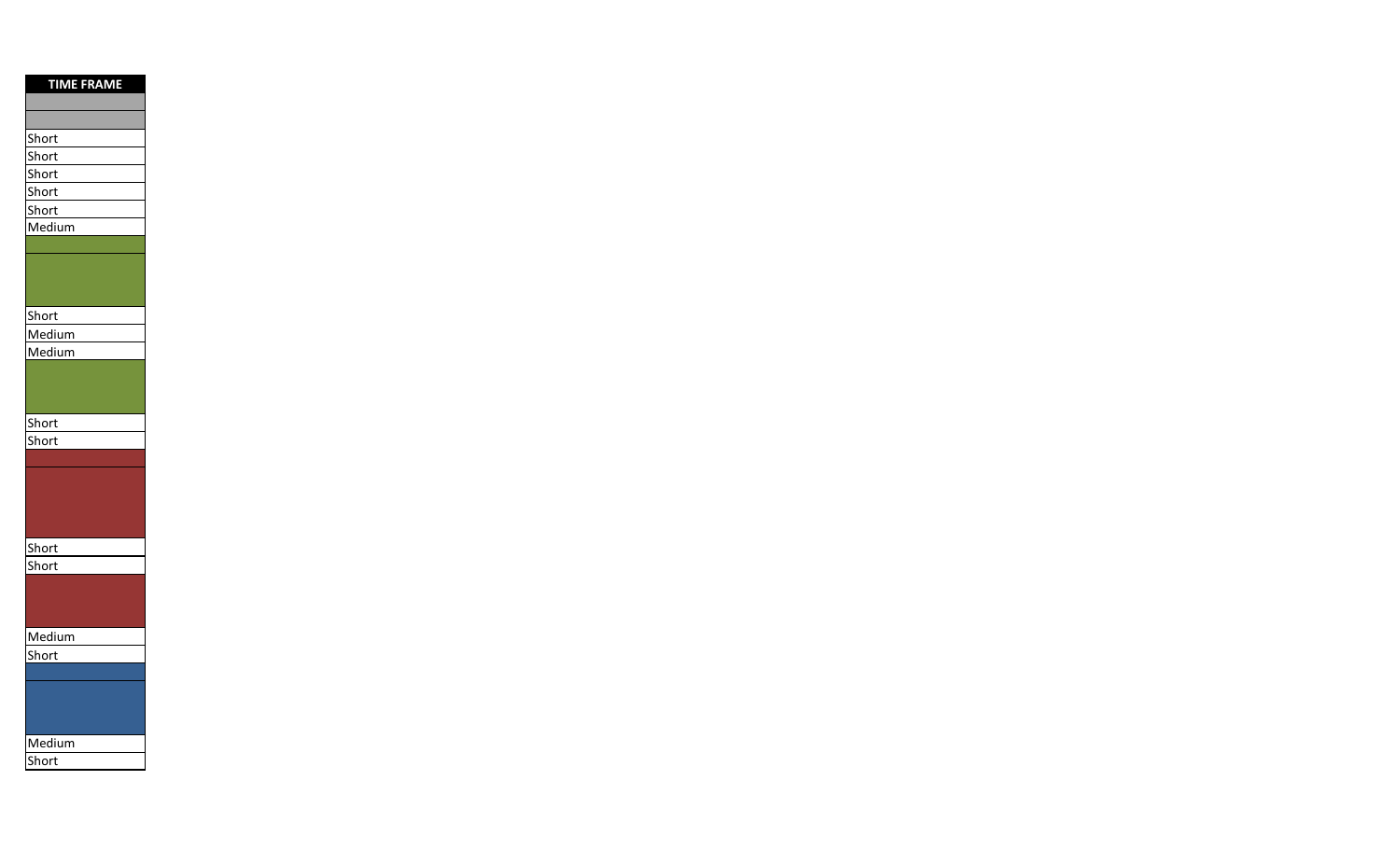| <b>TIME FRAME</b>   |  |
|---------------------|--|
| Short               |  |
|                     |  |
|                     |  |
|                     |  |
| Short<br>Short      |  |
|                     |  |
|                     |  |
|                     |  |
|                     |  |
|                     |  |
|                     |  |
| Short               |  |
|                     |  |
|                     |  |
| Short               |  |
|                     |  |
|                     |  |
|                     |  |
|                     |  |
| Short               |  |
| Medium              |  |
|                     |  |
| Medium              |  |
|                     |  |
| Long                |  |
|                     |  |
|                     |  |
|                     |  |
|                     |  |
| Long<br><b>Long</b> |  |
| Short               |  |
| hort                |  |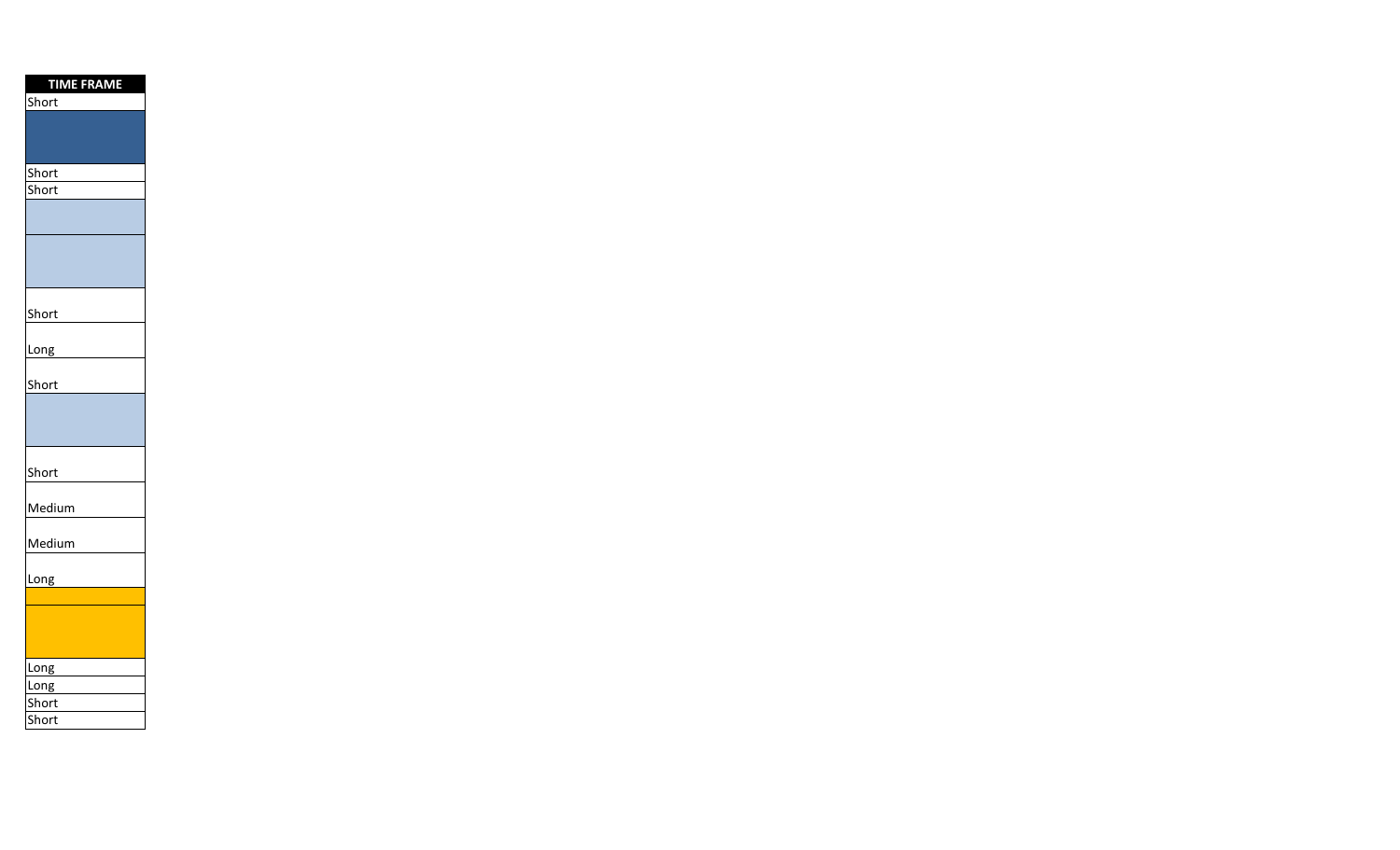| <b>TIME FRAME</b> |  |
|-------------------|--|
|                   |  |
|                   |  |
|                   |  |
| Short             |  |
| Medium            |  |
| Long              |  |
| Medium            |  |
| Long              |  |
| Long              |  |
|                   |  |
|                   |  |
|                   |  |
| Long              |  |
| Medium            |  |
| Medium            |  |
| Long              |  |
|                   |  |
| Long              |  |
|                   |  |
|                   |  |
|                   |  |
| Medium            |  |
| Medium            |  |
| Short             |  |
| Short             |  |
| Long              |  |
|                   |  |
|                   |  |
|                   |  |
|                   |  |
| Medium            |  |
| Long              |  |
| Short             |  |
| Medium            |  |
| Short             |  |
| short             |  |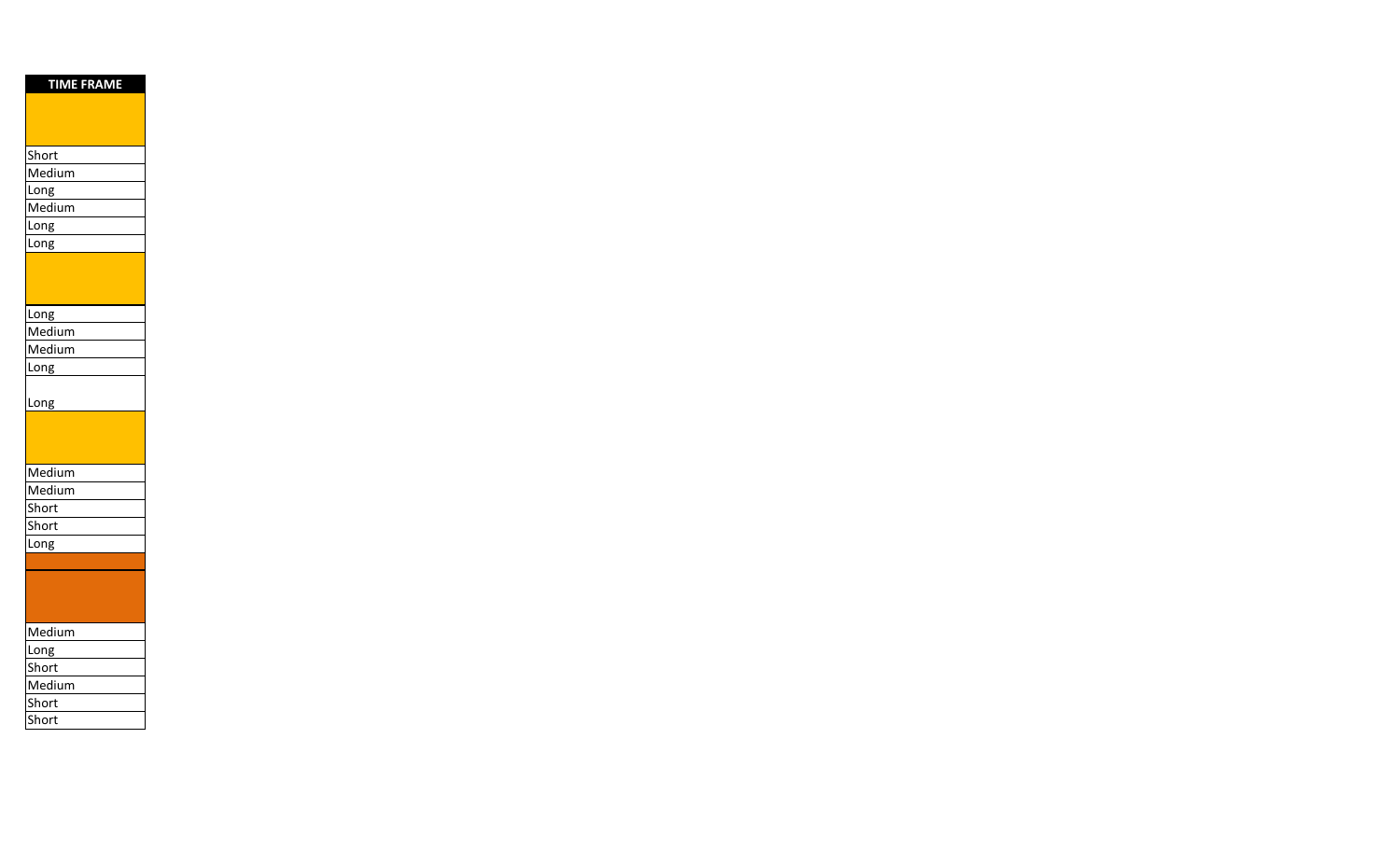| <b>TIME FRAME</b> |
|-------------------|
|                   |
|                   |
|                   |
| Long              |
| Short             |
| Medium            |
| Short             |
| Long              |
|                   |
|                   |
|                   |
| Medium            |
| Medium            |
| Medium            |
| Short             |
|                   |
|                   |
|                   |
| Short             |
| Long              |
| Medium            |
| Long              |
| Short             |
|                   |
|                   |
|                   |
| Medium            |
| Medium            |
| Medium            |
| Medium            |
| Long              |
| Medium            |
|                   |
|                   |
|                   |
| Short             |
| Medium            |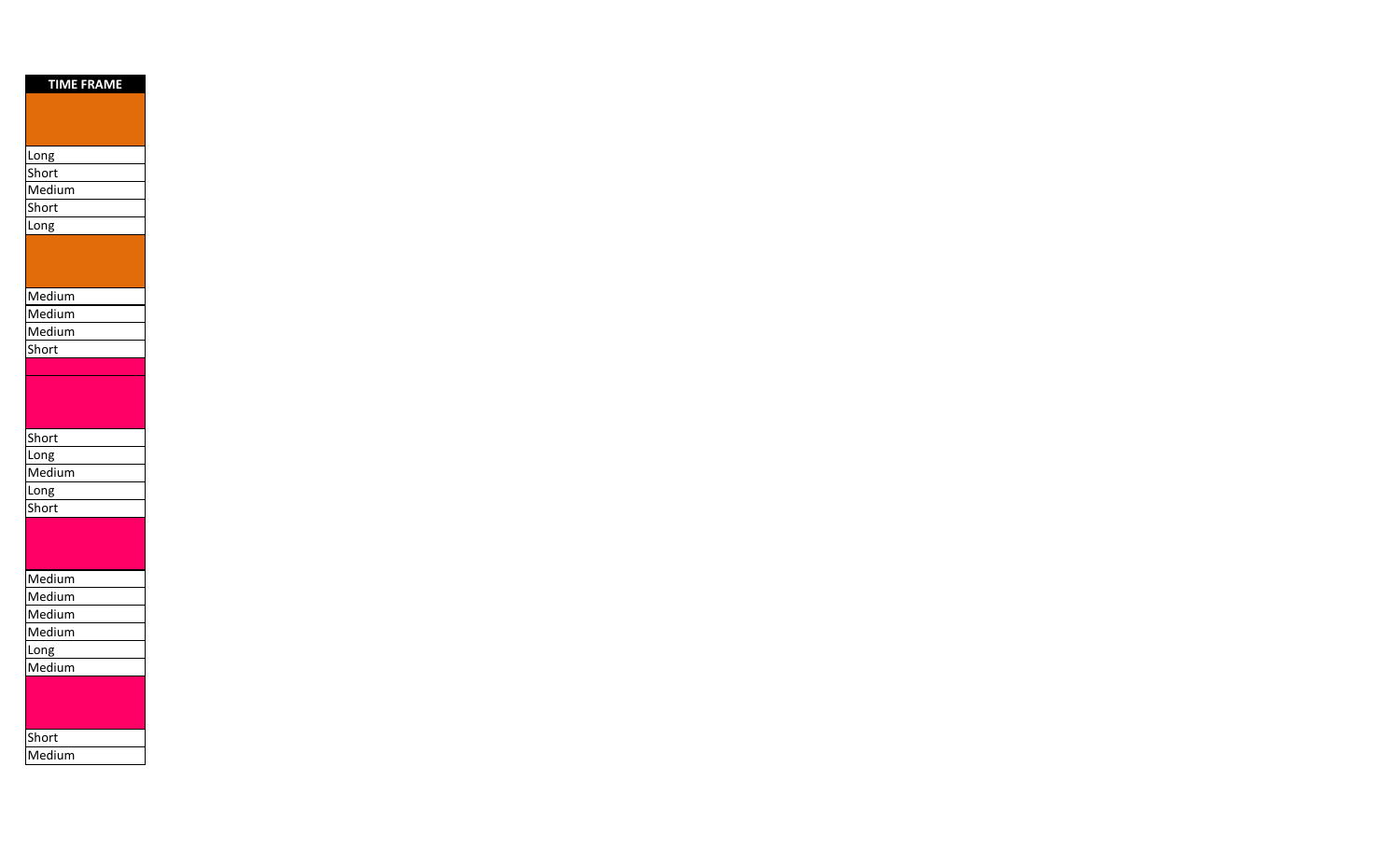| <b>TIME FRAME</b> |
|-------------------|
| Short             |
| Short             |
| Short             |
| Short             |
|                   |
|                   |
|                   |
|                   |
| Long              |
| Medium            |
| Long              |
| Medium            |
| Medium            |
|                   |
|                   |
|                   |
| Short             |
| Long              |
| Short             |
| Medium            |
| Medium            |
|                   |
|                   |
|                   |
| Short             |
| Medium            |
| Short             |
| Long              |
| Short             |
|                   |
|                   |
|                   |
| Long              |
| Medium            |
| Long              |
| Medium            |
|                   |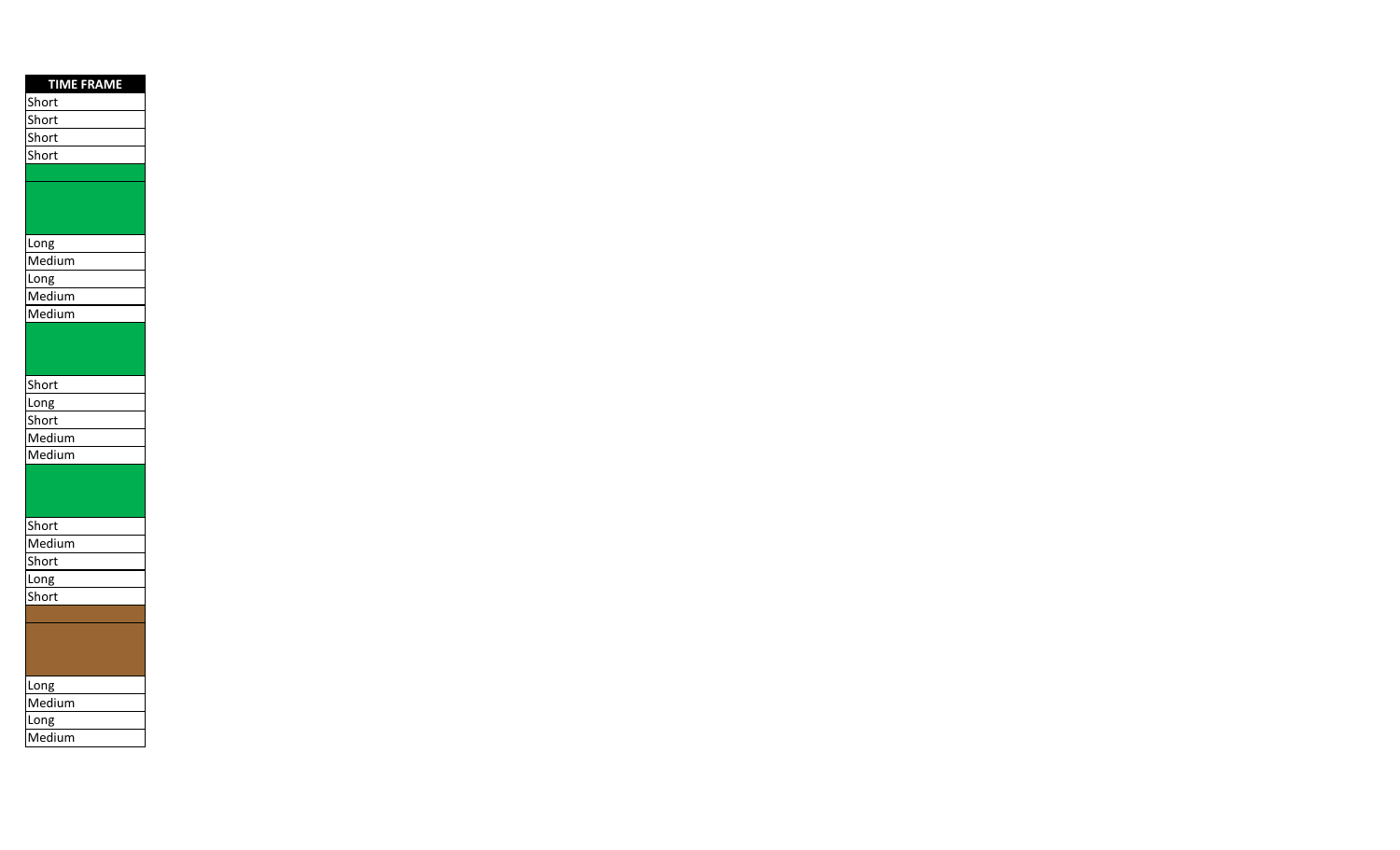| <b>TIME FRAME</b> |
|-------------------|
|                   |
|                   |
|                   |
| Medium            |
| Medium            |
| Short             |
| Short             |
| Medium            |
|                   |
|                   |
| Short             |
| Short             |
| Medium            |
| Short             |
| Short             |
|                   |
|                   |
|                   |
| Short             |
| Long              |
| Medium            |
| Long              |
| Long              |
|                   |
|                   |
|                   |
| Medium            |
| Long              |
| Medium            |
| Long              |
| Medium            |
| Short             |
|                   |
|                   |
|                   |
| Long              |
| Medium            |